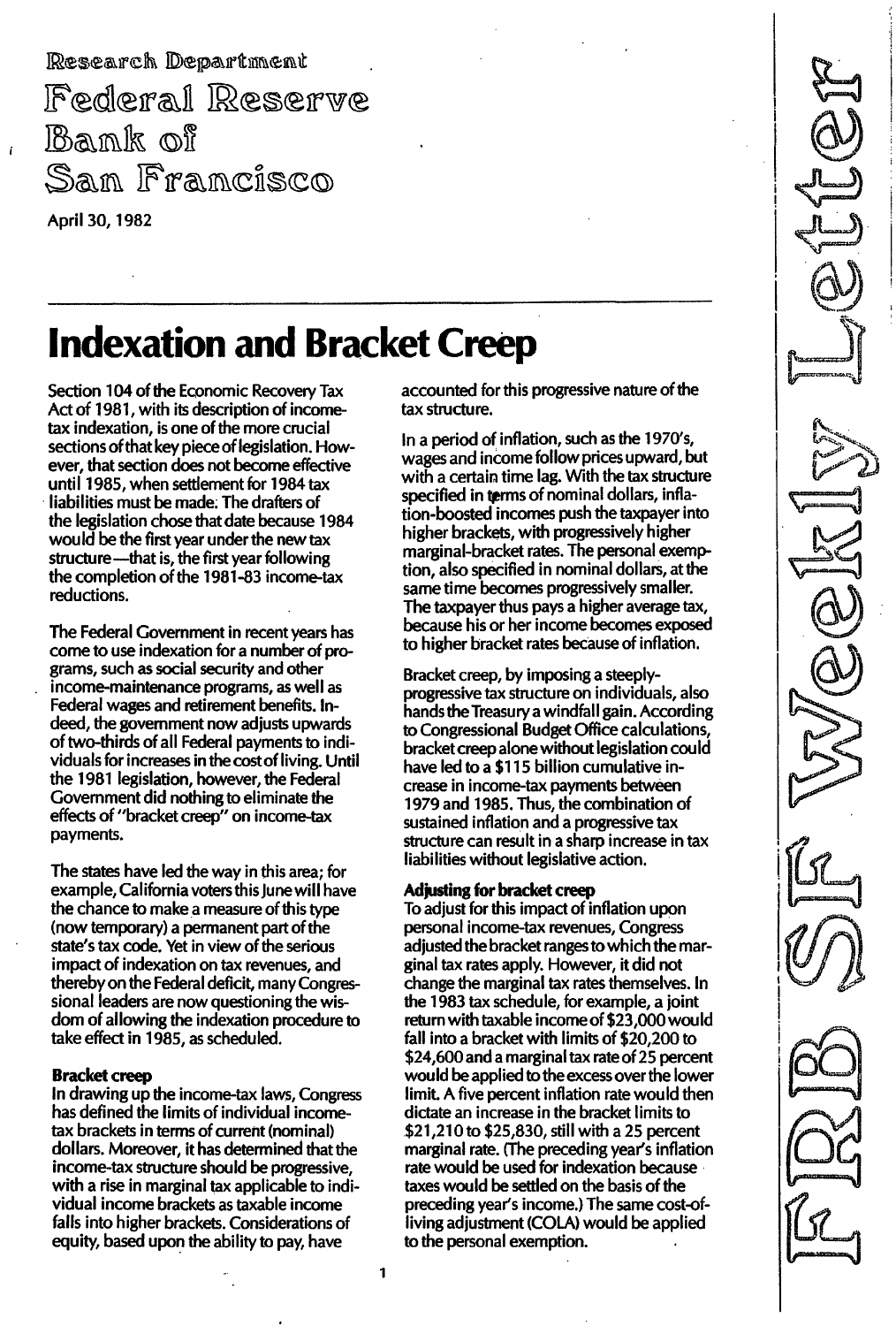Research Department

## Federal Reserve Bank of San Francisco

Opinions expressed in this newsletter do not recessarily reflect the views of the management of the Federal Reserve Bank of San Francisco, or of the Board of Governors of the Federal Reserve System.

Under the new legislation, the Secretary of the Treasury describes the adjustment tables (inflation factors) to be applied to income brackets and the personal exemption no later than December 15 of 1984 and each year following. The annual costadjustmentwould be "the percentage (if any) by which the consumer price index for the preceding calendar year exceeds the price index for the calendar year 1983"—the first full year of implementation of the tax structure resulting from the 1981 tax legislation. (However, the law defines the calendar year in terms of the Federal fiscal year ending September 30.) The adjustment for inflation would be calculated each year from the 1983 base figure (1983=100). Incidentally, the Bureau of Labor Statistics, in an attempt to improve the statistical reliability of the price yardstick for this indexation purpose, has announced plans to revise the CPI in order to reduce the importance of the volatile home-purchase and mortgage-interest components of the index.

According to projections published by the Office of Management and Budget, the consumer price index would increase 5.2 percent between 1983 and 1984. This 5.2percent factor thus would be applied to the top and bottom limits of each income bracket for 1984, and also to the personal exemption of \$1 ,000. In addition, the increase would apply to the "basic" tax-the cumulative tax liabilities due on taxable income starting from the lowest income bracket, as described below.

#### **Example of adjustment**

For the lowest taxable bracket, \$3,400 to \$5,500, a tax rate of 11 percent on the excess over the \$3,400 figure would yield a tax of \$231 for a taxpayer at the top of the bracket. For the next bracket, \$5,500 to \$7,600, the tax would be \$231 plus 12 percent of the excess over \$5,500. The increment of \$252 for a taxpayer at the top of that bracket wou Id be added to \$231 to serve as the baseline tax liability for the next income brackets. With the application of the index to the bracket ranges, the basic tax would increase as the

(unchanged) marginal tax rate became applied to the inflation-adjusted brackets. With 5.2-percent inflation, the lowest taxable bracket would be between \$3,580 and \$5,790. The difference between the two ends of the bracket, when multiplied by 11 percent, would be \$243 rather than the original \$231 before adjustment.

./ Consider the case of a family of four (four personal exemptions) with taxable income of \$28,000 in 1984. Without indexation, that family would fall into the bracket between \$24,600 and \$29,900, and would pay a marginal tax rate of 25 percent. Its computed tax liability, therefore, would amount to \$4,315 (see table).

With indexation, the family's taxable income would decline because of the increase in personal exemptions by the inflation factor. Specifically, the sum of the personal exemptions would increase from \$4,000 to \$4,208, leading to a reduction in taxable income to \$27,792. The top and bottom of the bracket for that family would also rise by 5.2 percent, so that the adjusted brackets would cover from \$25,880 to \$31 ,460, again with a marginal tax rate of 25 percent. The "basic" tax meanwhile would increase from \$3,465 to \$3,643, rising along with the changes in the brackets. Thus, the total tax liability would be \$4,121, representing a \$194 reduction due to indexation.

The reduced tax liability would not be considered a tax cut, but rather would represent tax increases that did not happen because of indexation. The total tax would be lower because a smaller portion of taxable income under indexation would be exposed to the marginal tax rate, reflecting the increase in the bottom limit of the bracket. And in some cases, of course, the taxpayer would drop back into a lower bracket with a lower marginal rate because of the indexation procedure.

#### Future for indexation

The indexation approach recently has come under attack because of its contribution to the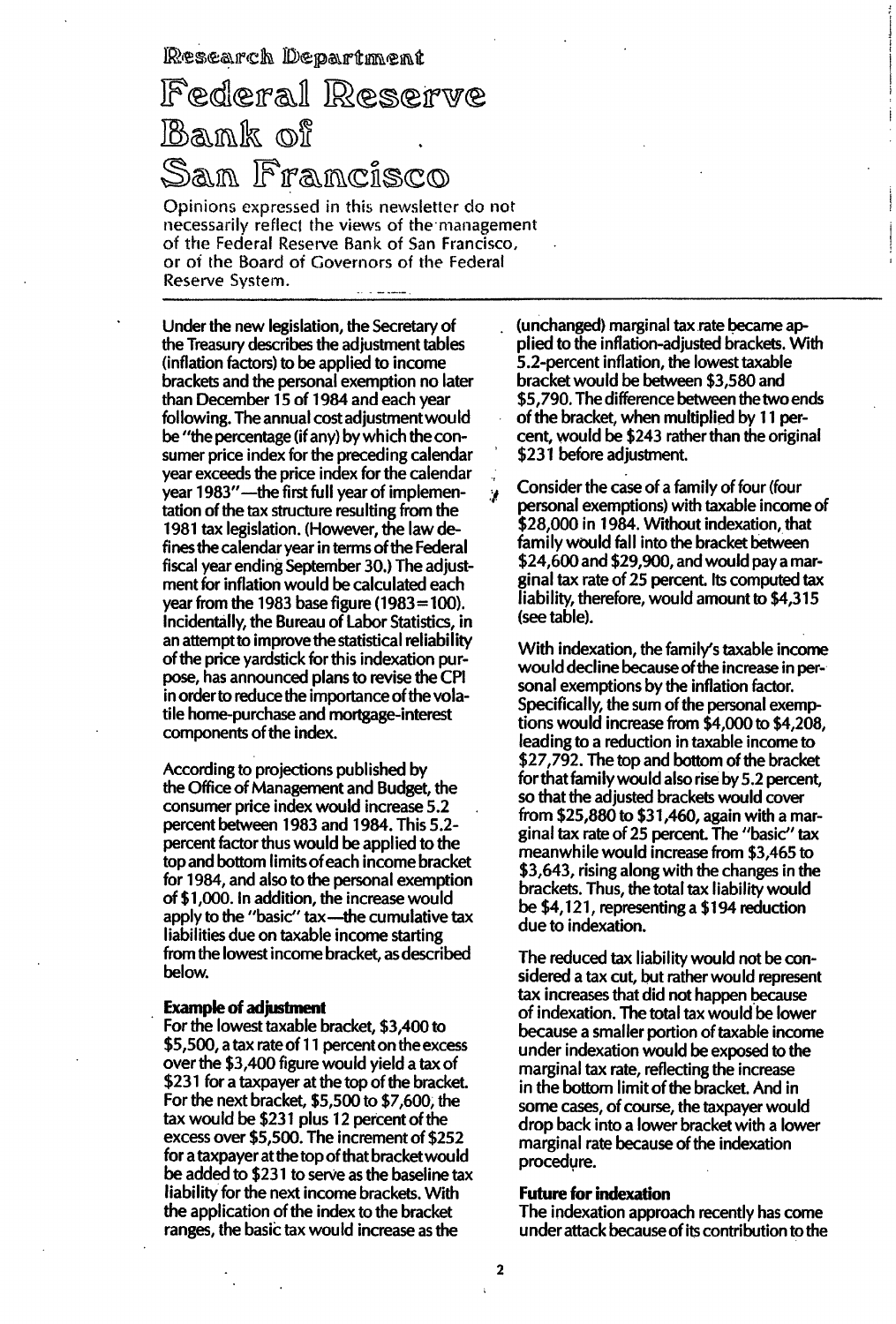massive Federal budget deficits projected for. the next several years. According to the Congressional Budget Office, the cumulative deficit for the 1983-87 period could exceed \$1 trillion under current tax and spending legislation. Some Congressional leaders, therefore, have suggested eliminating the indexation provision-which would increase revenues by \$12 billion in fiscal year 1985 and \$51 billion in 1987 on the basis of CBO inflation assumptions. Supporters of indexation, however, argue that bracket creep would reoccur if indexation procedures were

not put into place following the final stage of the 1981-83 tax cuts.

The importance of indexation cannot be overestimated in a period of high inflation. After the severe inflation of the 1970's, the average tax paid has risen to a degree not foreseen by the drafters of the original tax legislation. In effect, inflation set the tax rate during that period, and not at all to the advantage of the average taxpayer.

Herbert Runyon

## EXAMPLE OF INDEXATION

Family of four Taxable income of \$28,500 Inflation rate of 5.2% (1983-84)

| <b>Taxes not indexed</b>                                       | <b>Taxes indexed</b>                 |  |  |  |
|----------------------------------------------------------------|--------------------------------------|--|--|--|
| Income bracket: \$24,600 to \$29,900                           | Income bracket: \$25,880 to \$31,460 |  |  |  |
| Tax:                                                           | Tax:                                 |  |  |  |
| \$28,000                                                       | \$27,792*                            |  |  |  |
| $-24,600$                                                      | $-25,880$                            |  |  |  |
| 3,400                                                          | 1,912                                |  |  |  |
| $\times$ .25                                                   | <u>25. ×</u>                         |  |  |  |
| 850                                                            | 478                                  |  |  |  |
| $+3,465$                                                       | $+3,643$                             |  |  |  |
| 4,315                                                          | 4,121                                |  |  |  |
| *Taxable income adjusted for indexation of personal exemptions |                                      |  |  |  |